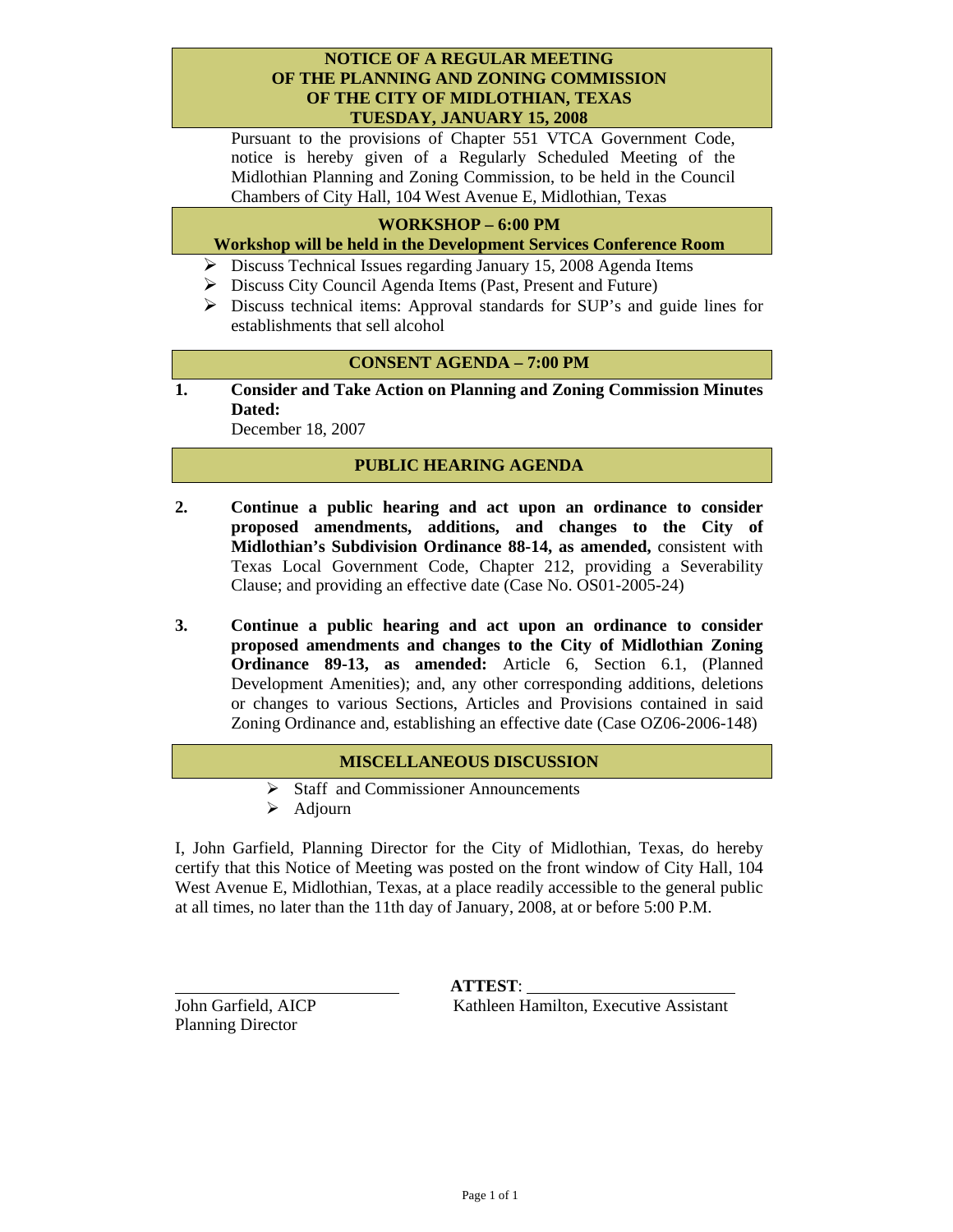#### **MINUTES PLANNING AND ZONING COMMISSION TUESDAY, DECEMBER 18, 2007**

The Planning and Zoning Commission for the City of Midlothian met on Thursday evening, in the City Council Chambers of City Hall, 104 West Avenue E, Midlothian, Texas, the following The following Commissioners were present:

| Larry Pool                                |   | Chairman                              |
|-------------------------------------------|---|---------------------------------------|
| Shawn Yarbrough                           |   | Vice Chairman                         |
| Sandra Hill                               |   | Commissioner                          |
| Denise Wright                             | э | Commissioner                          |
| Jon Herrin                                |   | Commissioner                          |
| Robert Cunningham                         |   | Commissioner                          |
| The following staff members were present: |   |                                       |
| Jon Garfield, AICP                        |   | <b>Planning Director</b>              |
| Alberto Mares, AICP                       |   | <b>Current Planning Manager</b>       |
| Ryan Spencer, AICP                        |   | <b>Comprehensive Planning Manager</b> |
| Lori Hall                                 |   | <b>Development Processing Clerk</b>   |
|                                           |   |                                       |

# **CALL TO ORDER – 7:05 PM**

Chairman Pool called the meeting to order Chairman Pool pulled Agenda Item #1 from the Consent Agenda. Chairman Pool called the first item on the agenda.

## **REGULAR AGENDA**

**1. Consider and Take Action on Planning and Zoning Commission Minutes Dated:**  November 15, 2007

 Commissioner Wright moved to **approve** the minutes. Motion was seconded by Vice Chairman Yarbrough.  **Action Taken: (6-0) Approved** 

Chairman Pool called the next item on the agenda.

**2. Consider/discuss and act upon a request for a variance to the City of Midlothian Subdivision Ordinance 88-14, as amended, Section 3.16.1 (division of property) for Duval Place Addition, Lots 1-8, Block 1(Case No. M03-2007-26)** 

Property contains  $\pm$  13.698 acres, and is generally located west of Plainview Road and east of Ledgestone Lane, in the Extraterritorial Jurisdiction (ETJ), of the City of Midlothian, Ellis County, Texas

Alberto Mares presented the agenda item and welcomed questions from the Commissioners.

The following Spoke in regards to this request: E.D. Hill, E.D. Hill & Associates

Vice Chairman Yarbrough moved to **approve** this request with the following conditions:

- 1. Section 3.16 to allow a right-of-way reservation instead of a right-of-way dedication of Ledgestone Lane and shall be maintained by the property owners until such time it is conveyed to the City/County for future right-of-way.
- 2. Section 6.14.3 to allow direct driveway access for Lot 2 onto Plainview Road.

Motion was seconded by Commissioner Herrin. **Action Taken: (6-0) Approved**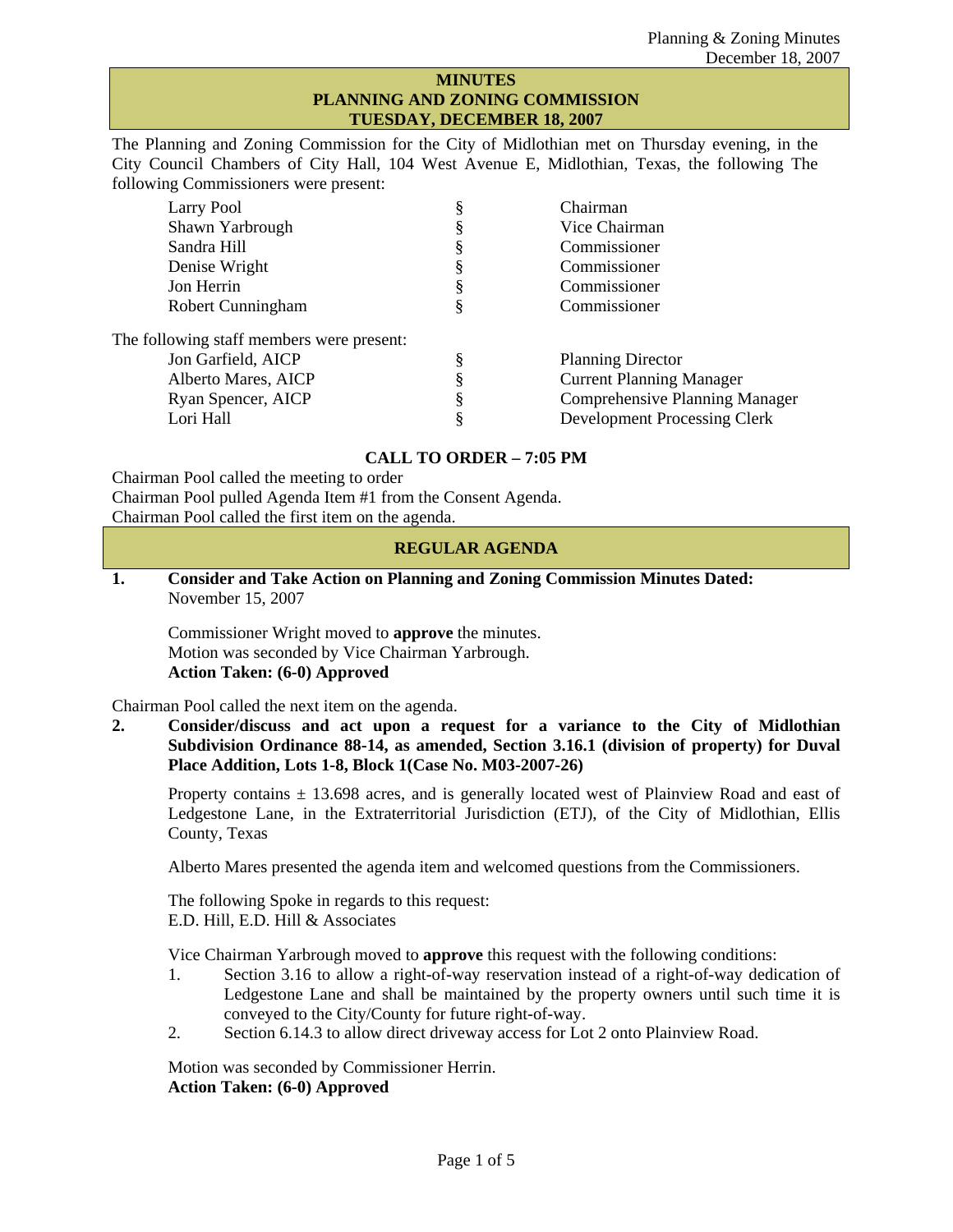#### **REGULAR AGENDA**

Chairman Pool called the next item on the agenda.

# **3. Consider/discuss and act upon a preliminary plat of Eastridge Plaza Lots 1-9, Block 1 (Case No. PP01-2007-22)**

Property contains  $\pm$  14.181 acres, and is generally located north of East Main Street and  $\pm$  382 feet west of North Midlothian Parkway, in the City of Midlothian, Texas

Alberto Mares presented the agenda item and welcomed questions from the Commissioners.

Commissioner Herrin moved to **approve** this request as presented. Motion was seconded by Commissioner Hill. **Action Taken: (6-0) Approved**

## **PUBLIC HEARING**

Chairman Pool called the next item on the agenda.

**4. Continue a public hearing to consider a rezone request of property known as Eastridge Plaza from Light Industrial (LI) District to a Planned Development (PD) District for retail & office uses (Case No. Z01-2007-05)** 

Property contains  $\pm$  14.181 acres and generally located north of US Hwy 287 and 120 feet west of Midlothian Parkway

 Alberto Mares presented the agenda and advise the Commissioners that the applicant wishes to withdraw this case.

Commissioner Hill moved to **accept** the applicants request for withdrawal. Motion was seconded by Commissioner Cunningham. **Action Taken: (6-0) Case Withdrawn** 

Chairman Pool called the next item on the agenda.

#### **5. Conduct a public hearing and act upon a rezone request to amend the Original Texanna Ranch (PD-39) Ordinance 2006-44 (Case No. Z04-2007-23)**

The property owner is requesting to amend the 15 foot right-of-way along FM 1387 to be used as a 15 foot landscape buffer and to amend current building setback lines for specific residential lots in cul-de-sacs from 20-30 feet to 35 feet. Property is located north of FM 1387 and  $\pm$  980 feet east of Bryson Lane

Alberto Mares presented the agenda item and welcomed questions from the Commissioners.

The following spoke in regards to this request: Jay Childs, Dietz Engineering

Commissioner Cunningham moved to **close** the public hearing. Motion was seconded by Vice Chairman Yarbrough. **Action Taken: (6-0) Closed** 

Commissioner Herrin moved to approve this request with the following conditions:

- 1. An amendment to Thoroughfare Plan showing a reduction in right-of-way width on F.M. 1387 shall be finalized prior to the application for right-of-way abandonment.
- 2. The right-of-way abandonment of the 15 feet shall be approved prior to the acceptance of a revised plat.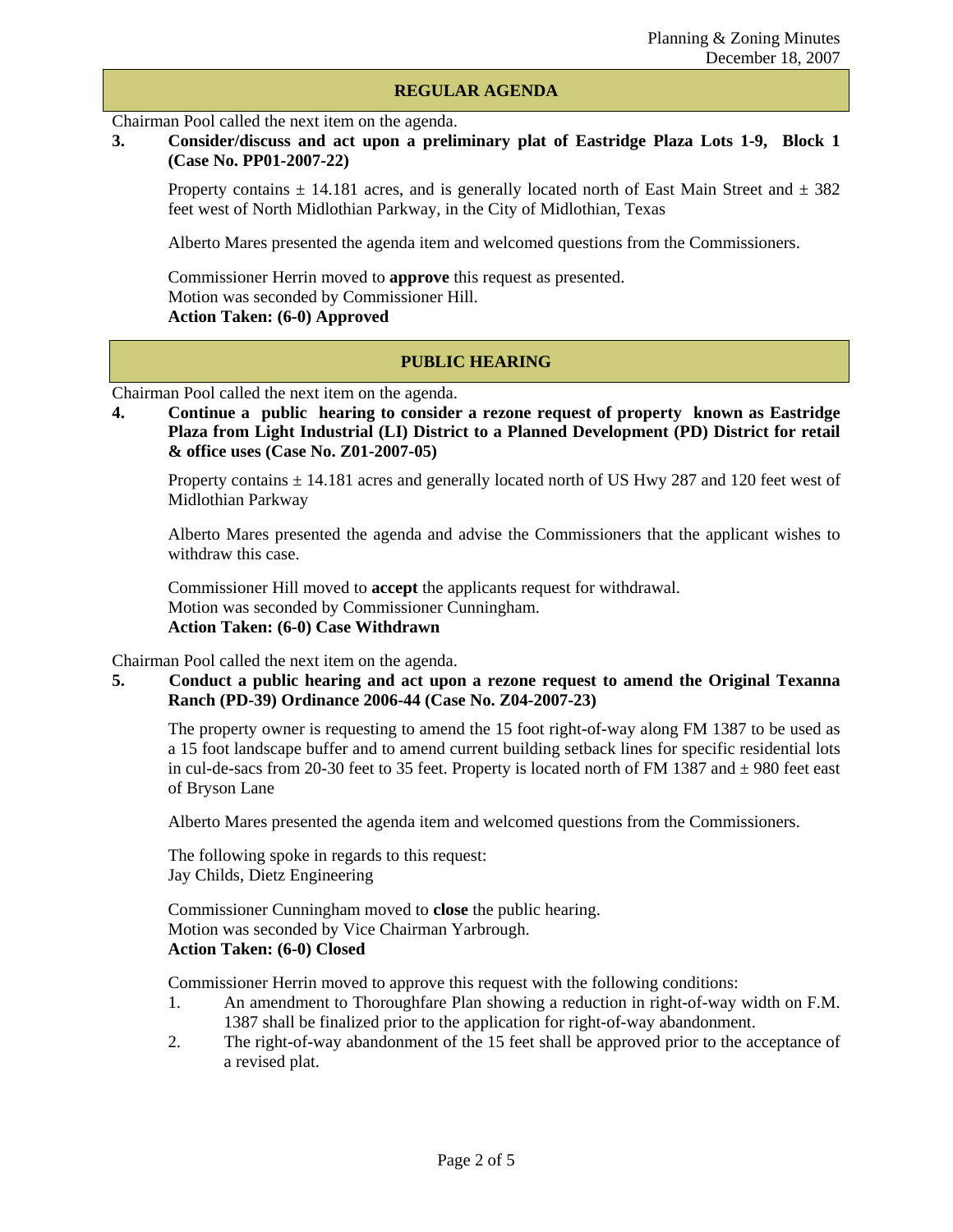#### **PUBLIC HEARING** *CONTINUED*

- 3. The sight visibility triangle will need to extend from its current location to the right-ofway line to create a 25-foot triangle (currently 10 feet).
- 4. A revised plat shall be submitted showing the above changes including a plat note stating the location of a sewer line and utility easement in the back yards of the affected lots.
- 5. The revised plat shall also show the 15-foot strip of right-of-way to be abandoned as a lot to be maintained by the Homeowners' Association (HOA).
- 6. The ordinance number referencing the right-of-way abandonment shall be shown on the replat
- 7. All other portions of this PD ordinance shall remain.
- 8. Submit a revised landscaping plan showing reduced landscaping buffer of five (5) feet.

Motion was seconded by Vice Chairman Yarbrough.

**Action Taken: (5-1) Approved** 

Commissioner Hill opposed.

Chairman Pool called the next item on the agenda.

**6. Continue a public hearing to consider an amendment to Ordinance 2007-15, as amended, the City of Midlothian's Comprehensive Plan (Case No. CP01-2007-06)** 

 Amending the Thoroughfare and Future Land Use Plan by adding and revising certain road segments to the Thoroughfare Plan Map and amending certain land use designations to the Future Land Use Plan providing a severability clause & an effective date

Ryan Spencer presented the agenda item and welcomed questions from the Commissioners.

There were no speakers in regards to this request.

Commissioner Cunningham moved to **close** the public hearing. Motion was seconded by Commissioner Hill. **Action Taken: (6-0) Closed** 

Vice Chairman Yarbrough moved to **approve** this request as presented. Motion was seconded by Commissioner Hill. **Action Taken: (6-0) Approved** 

Chairman Pool called the next item on the agenda.

## **7. Conduct a public hearing to consider and act upon amendments to the City of Midlothian Zoning Ordinance 89-13, as amended (Case No. OZ05-2007-25)**

 Amending Article 14, "Adult Entertainment establishment regulations" with new regulations related to the creation of sexually oriented business, and any other corresponding additions, deletions or changes to various Sections, Articles and Provisions contained in said Zoning **Ordinance** 

Alberto Mares presented the agenda item and welcomed questions from the Commissioners.

There were no speakers in regards to this request.

Commissioner Hill moved to **close** the public hearing. Motion was seconded by Commissioner Herrin. **Action Taken: (6-0) Closed**

Commissioner Herrin moved to **approve** this request as presented by staff. Motion was seconded by Commissioner Wright. **Action Taken: (6-0) Approved**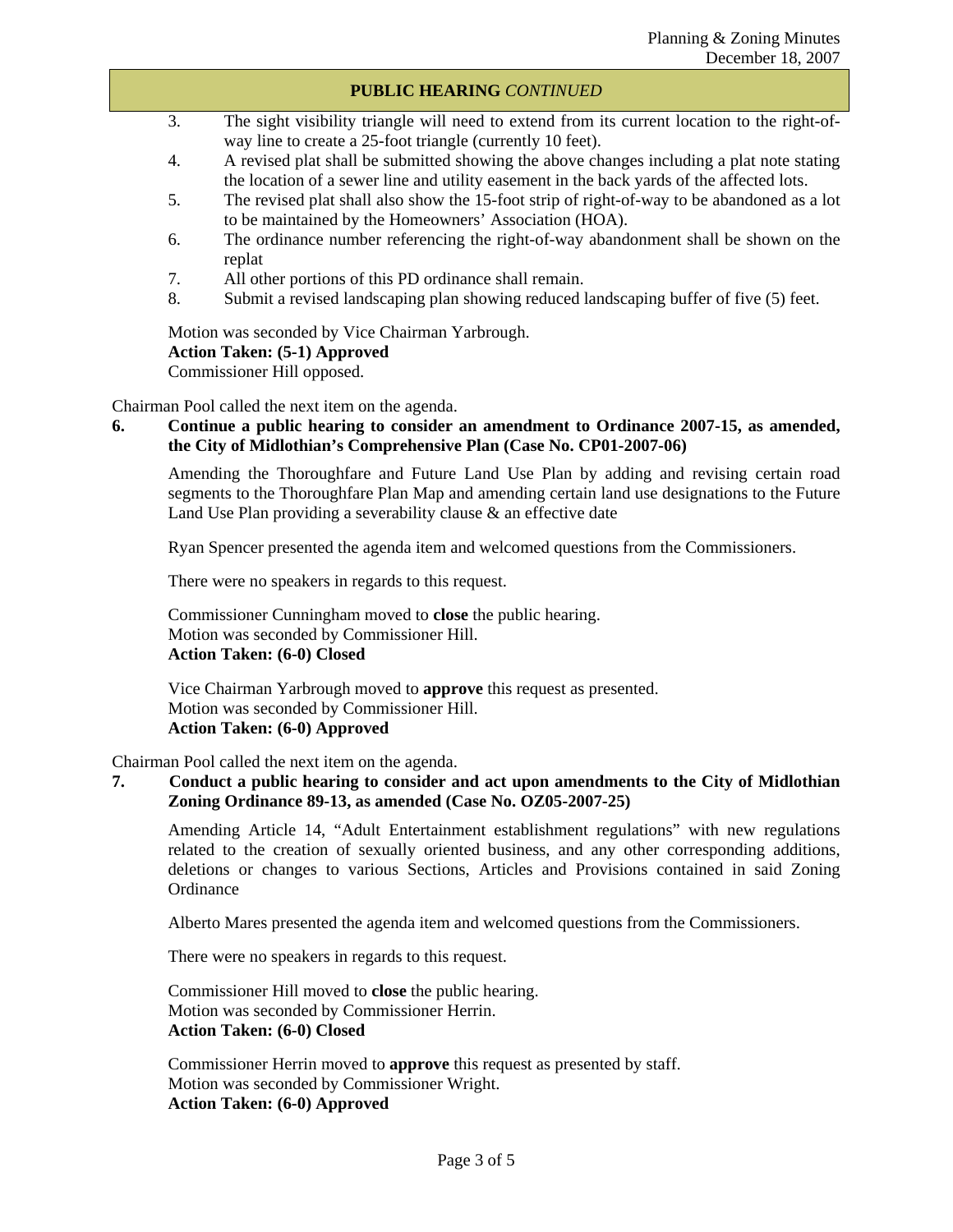#### **PUBLIC HEARING** *CONTINUED*

Chairman Pool called the next item on the agenda.

# **8. Continue a public hearing to consider and act upon amendments to the City of Midlothian Zoning Ordinance, adopted by Ordinance 89-13, as amended (Case No. OZ03-2007-17)**

 Amending Article 7, Section 7.8-7, the Masonry Regulations in Industrial Districts and any other corresponding additions, deletions or changes to various Sections, Articles and Provisions contained in said Zoning Ordinance

Alberto Mares presented the agenda item and welcomed questions from the Commissioners.

 Mayor Boyce Whatley spoke to the Commissioner explaining the reasoning behind this case being remanded back to the Planning and Zoning Commissioner as a result from the Planning Subcommittee meeting on December 5, 2007.

 Commissioner Wright moved to **close** the public hearing. Motion was seconded by Commissioner Cunningham.  **Action Taken: (6-0) Closed** 

 Commissioner Wright moved to **approve** this request as presented by staff. Motion was seconded by Commissioner Herrin.  **Action Taken: (4-2) Approved**  Commissioner Cunningham and Vice Chairman Yarbrough opposed.

Chairman Pool called the next item on the agenda.

#### **9. Conduct a public hearing to consider and act upon amendments to the City of Midlothian Zoning Ordinance 89-13, as amended (Case No. OZ04-2007-24)**

 Amending Article 7, Section 7.7, the Screening and Fencing Regulations, and any other corresponding additions, deletions or changes to various Sections, Articles and Provisions contained in said Zoning Ordinance

Alberto Mares presented the agenda item and welcomed questions from the Commissioners.

There were no speakers in regards to this request.

 Commissioner Cunningham moved to **close** the public hearing. Motion was seconded by Commissioner Hill.  **Action Taken: (6-0) Closed** 

 Commissioner Herrin moved to **approve** this request as presented by staff. Motion was seconded by Commissioner Hill.  **Action Taken: (6-0) Approved** 

Chairman Pool called the next item on the agenda.

# **10. Continue a Public Hearing and act upon an ordinance regarding amendments to the city of Midlothian Zoning Ordinance 89-13, as amended (Case OZ06-2006-148)**

 To consider proposed amendments and changes to the City of Midlothian Zoning Ordinance 89- 13, as amended: Article 6, Section 6.1, (Planned Development Amenities); and, any other corresponding additions, deletions or changes to various Sections, Articles and Provisions contained in said Zoning Ordinance and, establishing an effective date

Alberto Mares presented the agenda item and welcomed questions from the Commissioners.

 Commissioner Cunningham moved to **continue** this request to the January 15, 2007 Planning and Zoning meeting.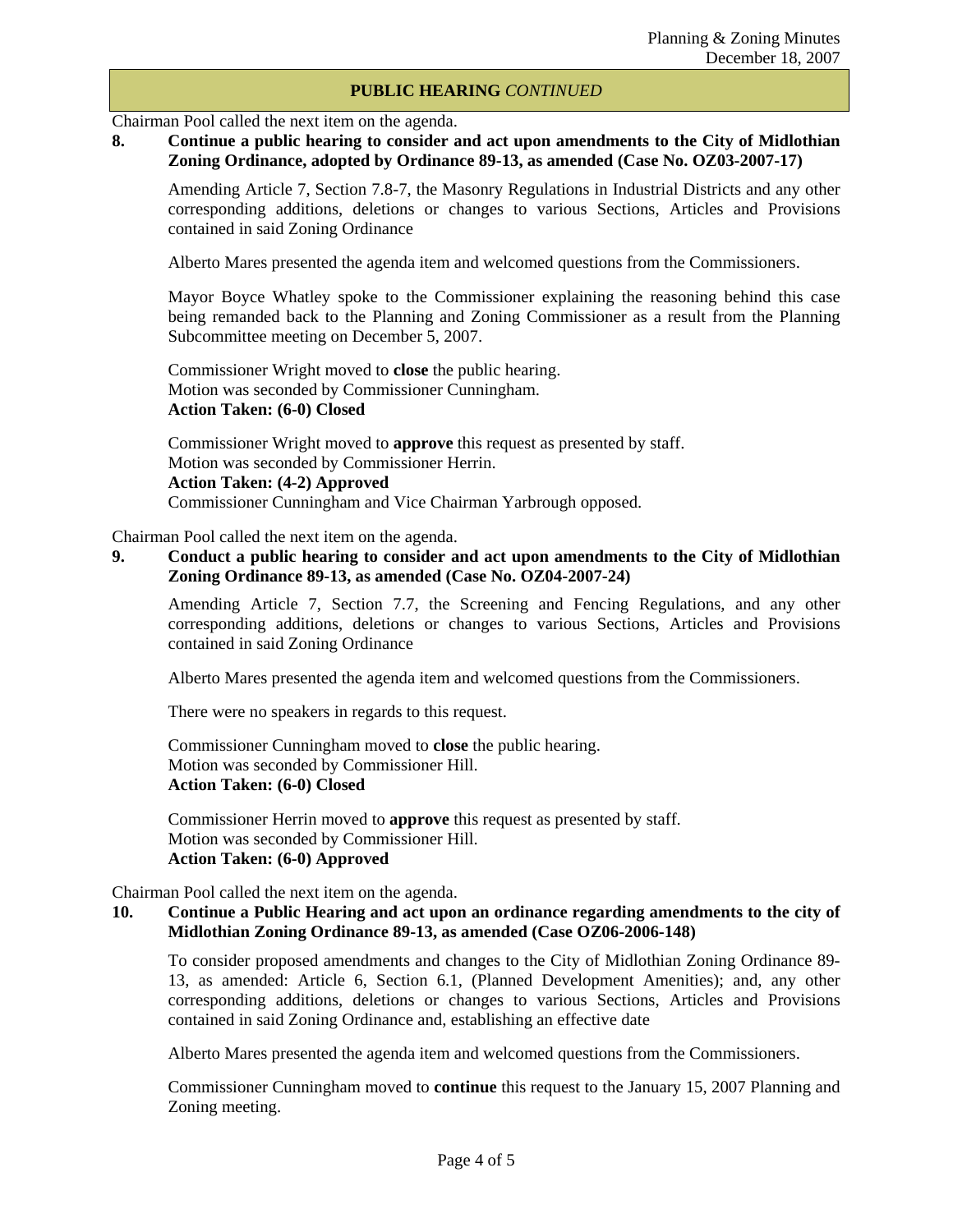#### **MISCELLANEOUS DISCUSSION**

Motion was seconded by Commissioner Wright. **Action Taken: (6-0) Continued** 

- ¾ Staff and Commissioner Announcements
	- 1. There will be a new Planning and Zoning Commissioner appointment at the next City Council meeting on January 8 2007.
- $\triangleright$  Adjourn

Commissioner Cunningham moved to **Adjourn.**  Motion was seconded by Vice Chairman Yarbrough. **Action Taken: (6-0) Adjourned at approximately 8:05 PM** 

**John Garfield, AICP, Planning Director Date Approved** 

 **1/15/2007**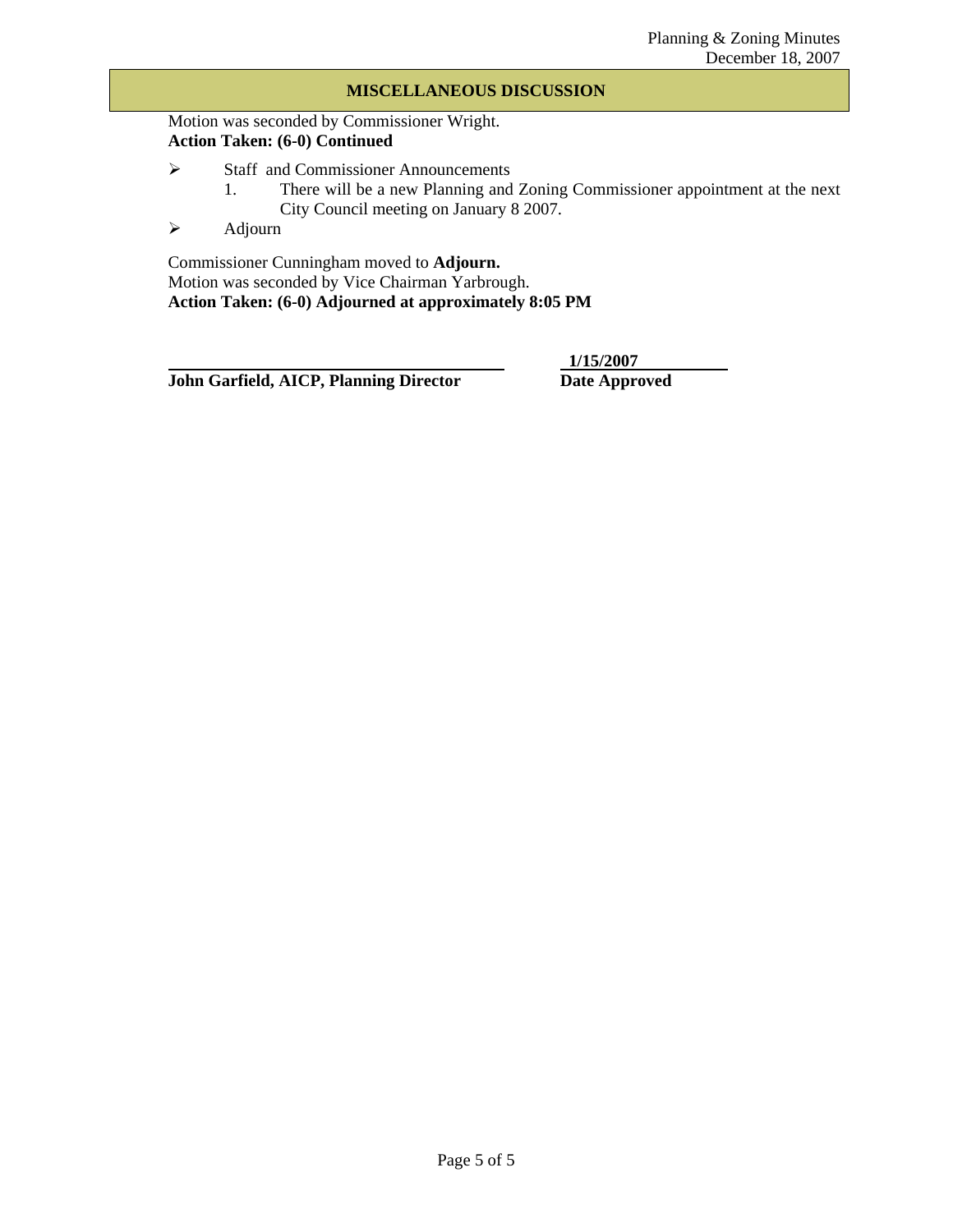

# **PLANNING AND ZONING COMMISSION AGENDA ITEM NO. 2**

**AGENDA ITEM:** 

**CONTINUE A PUBLIC HEARING AND ACT UPON AN ORDINANCE TO CONSIDER PROPOSED AMENDMENTS, ADDITIONS, AND CHANGES TO THE CITY OF MIDLOTHIAN'S SUBDIVISION ORDINANCE 88-14, AS AMENDED, CONSISTENT WITH TEXAS LOCAL GOVERNMENT CODE, CHAPTER 212, PROVIDING A SEVERABILITY CLAUSE; AND PROVIDING AN EFFECTIVE DATE (CASE NO. OS01-2005-24).** 

# **CASE UPDATE**

On September 19, 2006, the Planning and Zoning Commission voted to continue this case for a period not to exceed one year. On September 18, 2007, at staff's request, the Planning & Zoning Commission continued this case to this hearing date to allow staff additional time to coordinate with the Engineering Department to remove all the technical aspects relating to drainage, street standards, and other infrastructure and public work enhancements from the Subdivision Ordinance and creating a General Design Standards manual. These new standards will include updated Standard Construction Details, Storm Water Management Design Standards and Ordinance, etc. Although these changes will be pulled from the Subdivision Ordinance, they will be crossed-reference to the new General Design Standards manual to ensure full compliance with City's regulations. Staff recommends additional time to finalize all the details and coordination of this project.

# **ALTERNATIVES**

1. Continue the public hearing to the February 19, 2008 meeting.

# **RECOMMENDATION**

Staff recommends these Subdivision Ordinance amendments be **continued to the February 19, 2008** Planning & Zoning Commission meeting.

# **SUBMITTED AND PRESENTED BY:**

Alberto Mares, AICP, Current Planning Manager Tuesday, January 15, 2008, Planning & Zoning Commission Meeting

Alberto Mares, AICP

**Current Planning Manager** 

## **REVIEWED BY:**

John A. Garfield, AICP, Director of Planning Tuesday, January 15, 2008, Planning & Zoning Commission Meeting

John A. Garfield, AICI Director of Plamning